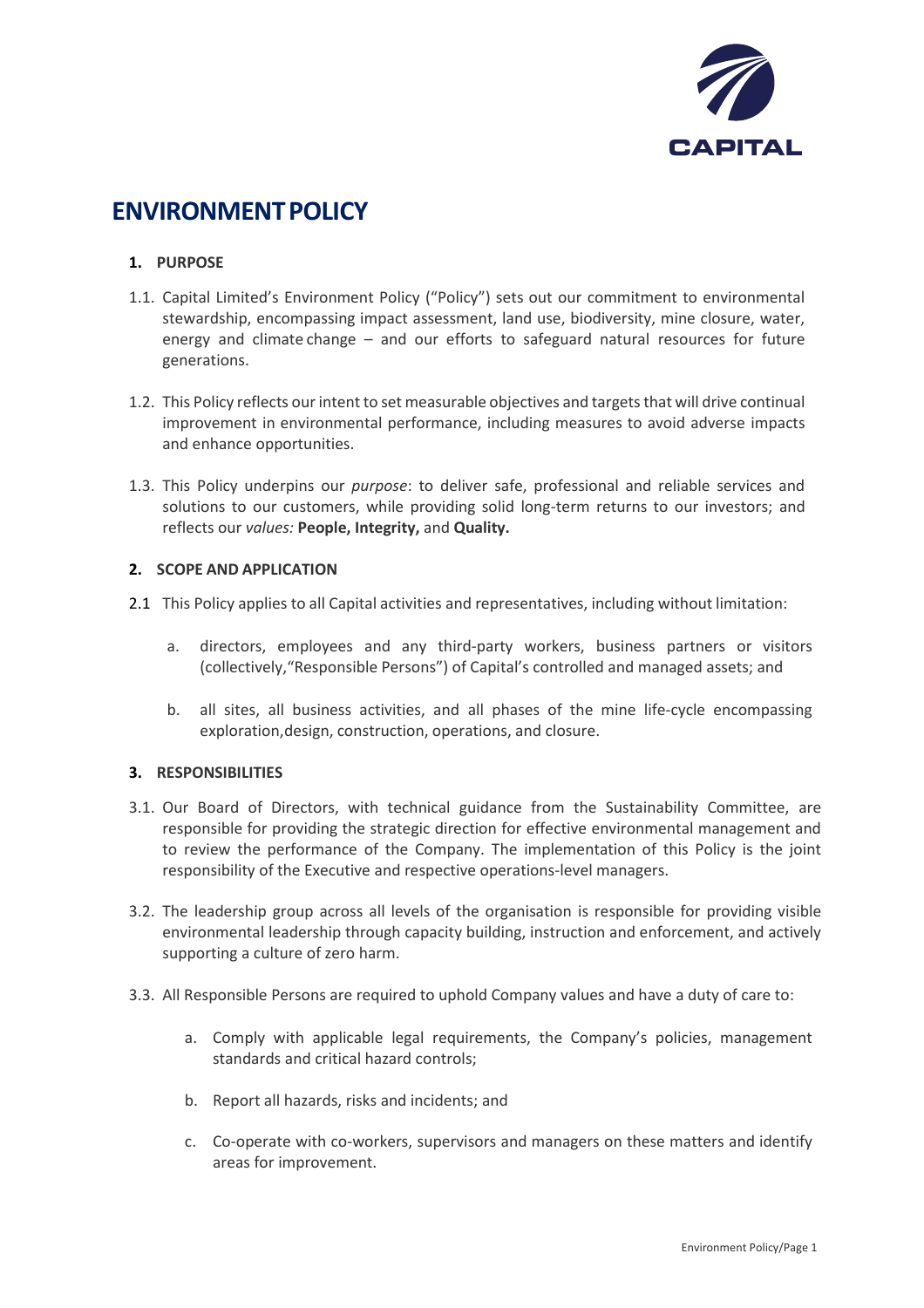

#### **4. POLICY STATEMENT**

- 4.1. Capital is committed to:
	- a. Maintain a robust environmental management system to drive continual improvement in the management of workplace hazards, risks, incidents and opportunities. Pursue ISO:14001 Environmental management systems certification, Group wide.
	- b. In conjunction with the outcome of the client's environmental and social management plan, comply as a minimum with all applicable legal and regulatory environmental requirements of the countries in which we operate, and where such legislation or requirements are lacking or absent, apply an internationally recognised standard.
	- c. Regularly assess environmental risks and impacts (including climate and water) that exist across the business and implement risk-based mitigation and monitoring programmes to improve performance.
	- d. Fully comprehend and implement the requirements of the client's environmental social impact assessment/environmental and social management plan.
	- e. Set and track measurable performance targets, to drive accountability and improve environmental performance.
	- f. Provide Responsible Persons with clear instructions, training and education to effectively identify, address and report workplace environmental hazards, risks, incidents and opportunities.
	- g. Adhere to biodiversity policies and procedures of the client.
	- h. In line with client approved procedures, identify and manage the potential risks associated with the transport, storage, use and disposal of all hazardous materials.
	- i. Support the objectives of global climate accords through avoidance, reduction, or mitigation of greenhouse gas emissions. Aim to minimise our greenhouse gas emissions intensity. Measure and report on GHG emissions in line with the Greenhouse Gas Protocol and other accepted reporting standards.
	- j. Implement measures to mitigate the impact of airborne emissions, dust, noise, blasting and vibration on local communities.
	- k. Implement measures to reduce resource consumption, environmental emissions and waste disposal, including material efficiency programs and recycling.
	- l. Use water responsibly and efficiently, and manage our operations to ensure they do not adversely affect the overall quality of catchment water resources available to other users. Inwater stressed areas, practicable steps will be taken to reduce our water intensity.
	- m. Regularly review our environmental performance relative to our policies and management standards and implement corrective action plans as appropriate with the